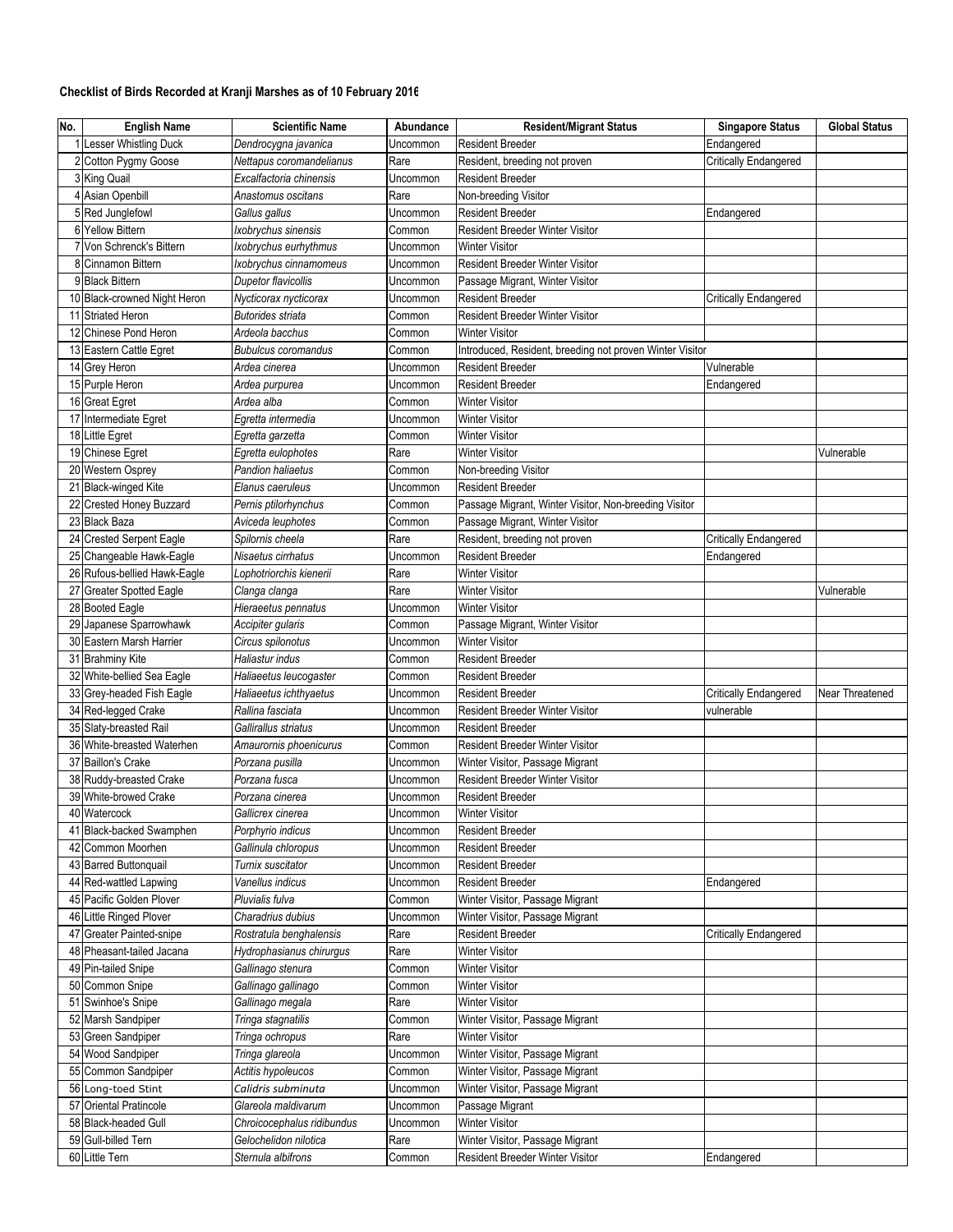| 62 Whiskered Tern<br>Chlidonias hybrida<br>Winter Visitor, Passage Migrant<br>Uncommon<br>63 White-winged Tern<br>Winter Visitor, Passage Migrant<br>Chlidonias leucopterus<br>Common<br>64 Rock Dove<br>Columba livia<br>Common<br>Introduced, Resident Breeder<br>65 Red Turtle Dove<br>Introduced, Resident Breeder<br>Streptopelia tranquebarica<br>Uncommon<br>66 Spotted Dove<br>Spilopelia chinensis<br>Common<br><b>Resident Breeder</b><br>Common Emerald Dove<br>67<br>Chalcophaps indica<br>Uncommon<br><b>Resident Breeder</b><br>68 Zebra Dove<br>Geopelia striata<br><b>Resident Breeder</b><br>Common<br>69 Pink-necked Green Pigeon<br>Treron vernans<br>Common<br><b>Resident Breeder</b><br>70 Greater Coucal<br>Centropus sinensis<br>Uncommon<br><b>Resident Breeder</b><br>Lesser Coucal<br>71<br>Centropus bengalensis<br>Common<br><b>Resident Breeder</b><br>72 Chestnut-bellied Malkoha<br>Phaenicophaeus sumatranus<br><b>Resident Breeder</b><br>Uncommon<br>Near Threatened<br>73 Chestnut-winged Cuckoo<br>Clamator coromandus<br>Passage Migrant, Winter Visitor<br>Uncommon<br>74 Asian Koel<br>Resident Breeder Winter Visitor<br>Eudynamys scolopaceus<br>Common<br>75 Violet Cuckoo<br>Resident Breeder Winter Visitor<br>Chrysococcyx xanthorhynchus<br>Uncommon<br>Endangered<br>76 Little Bronze Cuckoo<br>Chrysococcyx minutillus<br>Common<br><b>Resident Breeder</b><br>77 Banded Bay Cuckoo<br>Cacomantis sonneratii<br>Uncommon<br><b>Resident Breeder</b><br>78 Plaintive Cuckoo<br>Cacomantis merulinus<br><b>Resident Breeder</b><br>Uncommon<br>79 Rusty-breasted Cuckoo<br>Cacomantis sepulcralis<br><b>Resident Breeder</b><br>vulnerable<br>Uncommon<br>80 Hodgson's Hawk-Cuckoo<br><b>Winter Visitor</b><br>Hierococcyx nisicolor<br>Uncommon<br>81 Indian Cuckoo<br>Winter Visitor, Passage Migrant<br>Cuculus micropterus<br>Uncommon<br>82 Sunda Scops Owl<br>Otus lempiji<br>Common<br><b>Resident Breeder</b><br>83 Buffy Fish Owl<br>Ketupa ketupu<br><b>Resident Breeder</b><br>Uncommon<br><b>Critically Endangered</b><br>Large-tailed Nightjar<br>Common<br><b>Resident Breeder</b><br>84<br>Caprimulgus macrurus<br>85 Savanna Nightjar<br>Caprimulgus affinis<br><b>Resident Breeder</b><br>Common<br>86 Black-nest Swiftlet<br>Aerodramus maximus<br><b>Resident Breeder</b><br>Common<br>87 Germain's Swiftlet<br><b>Resident Breeder</b><br>Aerodramus germani<br>Common<br>88 Asian Palm Swift<br><b>Resident Breeder</b><br>Cypsiurus balasiensis<br>Uncommon<br>89 Pacific Swift<br>Passage Migrant, Winter Visitor<br>Apus pacificus<br>Uncommon<br><b>House Swift</b><br><b>Resident Breeder</b><br>90<br>Apus nipalensis<br>Uncommon<br><b>Oriental Dollarbird</b><br>Eurystomus orientalis<br>Resident Breeder Winter Visitor<br>91<br>Common<br>92 Stork-billed Kingfisher<br><b>Resident Breeder</b><br>Pelargopsis capensis<br>Uncommon<br>93 White-throated Kingfisher<br>Halcyon smyrnensis<br><b>Resident Breeder</b><br>Common<br>94 Black-capped Kingfisher<br>Halcyon pileata<br>Winter Visitor, Passage Migrant<br>Uncommon<br>95 Collared Kingfisher<br>Todiramphus chloris<br>Common<br><b>Resident Breeder</b><br>96 Blue-eared Kingfisher<br>Alcedo meninting<br>Rare<br><b>Resident Breeder</b><br>Critically Endangered<br>Common Kingfisher<br>Alcedo atthis<br><b>Winter Visitor</b><br>97<br>Common<br>98 Blue-tailed Bee-eater<br><b>Winter Visitor</b><br>Merops philippinus<br>Common<br>99 Blue-throated Bee-eater<br>Merops viridis<br><b>Migrant Breeder</b><br>Common<br>100 Lineated Barbet<br>Introduced, Resident Breeder<br>Megalaima lineata<br>Uncommon<br>101 Coppersmith Barbet<br>Megalaima haemacephala<br>Common<br><b>Resident Breeder</b><br>102 Sunda Pygmy Woodpecker<br>Dendrocopus moluccensis<br>Common<br><b>Resident Breeder</b><br>103 Banded Woodpecker<br><b>Resident Breeder</b><br>Chrysophlegma miniaceum<br>Common<br>104 Laced Woodpecker<br>Picus vittatus<br>Common<br>Resident Breeder<br>105 Common Flameback<br>Dinopium javanense<br>Resident Breeder<br>Common<br>106 Rufous Woodpecker<br>Micropternus brachyurus<br><b>Resident Breeder</b><br>Uncommon<br>107 Peregrine Falcon<br>Falco peregrinus<br><b>Winter Visitor</b><br>Uncommon<br>108 Tanimbar Corella<br>Cacatua goffiniana<br>Introduced, Resident Breeder<br>Common<br>Near Threatened<br>109 Rose-ringed Parakeet<br>Psittacula krameri<br>Introduced, Resident Breeder<br>Uncommon<br>110 Red-breasted Parakeet<br>Psittacula alexandri<br>Near Threatened<br>Introduced, Resident Breeder<br>Common<br>111 Long-tailed Parakeet<br>Psittacula longicauda<br><b>Resident Breeder</b><br>Near Threatened<br>Common<br>112 Blue-crowned Hanging Parrot<br>Loriculus galgulus<br><b>Resident Breeder</b><br>Common<br>Endangered<br>113 Golden-bellied Gerygone<br>Gerygone sulphurea<br>Common<br><b>Resident Breeder</b><br>114 Common lora<br>Aegithina tiphia<br>Resident Breeder<br>Common<br>115 Pied Triller<br><b>Resident Breeder</b><br>Lalage nigra<br>Common<br>116 Ashy Minivet<br>Pericrocotus divaricatus<br>Winter Visitor, Passage Migrant<br>Common<br>117 Tiger Shrike<br>Winter Visitor, Passage Migrant<br>Lanius tigrinus<br>Common<br>118 Brown Shrike<br>Lanius cristatus<br>Winter Visitor, Passage Migrant<br>Common<br>119 Long-tailed Shrike<br><b>Resident Breeder</b><br>Lanius schach<br>Uncommon<br>120 Black-naped Oriole<br>Oriolus chinensis<br>Common<br><b>Resident Breeder</b><br>121 Black Drongo<br>Winter Visitor, Passage Migrant<br>Dicrurus macrocercus<br>Uncommon<br>122 Crow-billed Drongo<br>Winter Visitor, Passage Migrant<br>Dicrurus annectans<br>Uncommon | 61 Common Tern                   | Sterna hirundo      | Uncommon | <b>Winter Visitor</b> |  |
|-------------------------------------------------------------------------------------------------------------------------------------------------------------------------------------------------------------------------------------------------------------------------------------------------------------------------------------------------------------------------------------------------------------------------------------------------------------------------------------------------------------------------------------------------------------------------------------------------------------------------------------------------------------------------------------------------------------------------------------------------------------------------------------------------------------------------------------------------------------------------------------------------------------------------------------------------------------------------------------------------------------------------------------------------------------------------------------------------------------------------------------------------------------------------------------------------------------------------------------------------------------------------------------------------------------------------------------------------------------------------------------------------------------------------------------------------------------------------------------------------------------------------------------------------------------------------------------------------------------------------------------------------------------------------------------------------------------------------------------------------------------------------------------------------------------------------------------------------------------------------------------------------------------------------------------------------------------------------------------------------------------------------------------------------------------------------------------------------------------------------------------------------------------------------------------------------------------------------------------------------------------------------------------------------------------------------------------------------------------------------------------------------------------------------------------------------------------------------------------------------------------------------------------------------------------------------------------------------------------------------------------------------------------------------------------------------------------------------------------------------------------------------------------------------------------------------------------------------------------------------------------------------------------------------------------------------------------------------------------------------------------------------------------------------------------------------------------------------------------------------------------------------------------------------------------------------------------------------------------------------------------------------------------------------------------------------------------------------------------------------------------------------------------------------------------------------------------------------------------------------------------------------------------------------------------------------------------------------------------------------------------------------------------------------------------------------------------------------------------------------------------------------------------------------------------------------------------------------------------------------------------------------------------------------------------------------------------------------------------------------------------------------------------------------------------------------------------------------------------------------------------------------------------------------------------------------------------------------------------------------------------------------------------------------------------------------------------------------------------------------------------------------------------------------------------------------------------------------------------------------------------------------------------------------------------------------------------------------------------------------------------------------------------------------------------------------------------------------------------------------------------------------------------------------------------------------------------------------------------------------------------------------------------------------------------------------------------------------------------------------------------------------------------------------------------------------------------------------------------------------------------------------------------------------------------------------------------------------------------------------------------------------------------------------------------------------------------------------------------------------------------------------------------------------------------------------------------------------------------------------------------------------------------------------------------------------------------------------------------------------------------------------------------------------------------------------------------------|----------------------------------|---------------------|----------|-----------------------|--|
|                                                                                                                                                                                                                                                                                                                                                                                                                                                                                                                                                                                                                                                                                                                                                                                                                                                                                                                                                                                                                                                                                                                                                                                                                                                                                                                                                                                                                                                                                                                                                                                                                                                                                                                                                                                                                                                                                                                                                                                                                                                                                                                                                                                                                                                                                                                                                                                                                                                                                                                                                                                                                                                                                                                                                                                                                                                                                                                                                                                                                                                                                                                                                                                                                                                                                                                                                                                                                                                                                                                                                                                                                                                                                                                                                                                                                                                                                                                                                                                                                                                                                                                                                                                                                                                                                                                                                                                                                                                                                                                                                                                                                                                                                                                                                                                                                                                                                                                                                                                                                                                                                                                                                                                                                                                                                                                                                                                                                                                                                                                                                                                                                                                                                                                   |                                  |                     |          |                       |  |
|                                                                                                                                                                                                                                                                                                                                                                                                                                                                                                                                                                                                                                                                                                                                                                                                                                                                                                                                                                                                                                                                                                                                                                                                                                                                                                                                                                                                                                                                                                                                                                                                                                                                                                                                                                                                                                                                                                                                                                                                                                                                                                                                                                                                                                                                                                                                                                                                                                                                                                                                                                                                                                                                                                                                                                                                                                                                                                                                                                                                                                                                                                                                                                                                                                                                                                                                                                                                                                                                                                                                                                                                                                                                                                                                                                                                                                                                                                                                                                                                                                                                                                                                                                                                                                                                                                                                                                                                                                                                                                                                                                                                                                                                                                                                                                                                                                                                                                                                                                                                                                                                                                                                                                                                                                                                                                                                                                                                                                                                                                                                                                                                                                                                                                                   |                                  |                     |          |                       |  |
|                                                                                                                                                                                                                                                                                                                                                                                                                                                                                                                                                                                                                                                                                                                                                                                                                                                                                                                                                                                                                                                                                                                                                                                                                                                                                                                                                                                                                                                                                                                                                                                                                                                                                                                                                                                                                                                                                                                                                                                                                                                                                                                                                                                                                                                                                                                                                                                                                                                                                                                                                                                                                                                                                                                                                                                                                                                                                                                                                                                                                                                                                                                                                                                                                                                                                                                                                                                                                                                                                                                                                                                                                                                                                                                                                                                                                                                                                                                                                                                                                                                                                                                                                                                                                                                                                                                                                                                                                                                                                                                                                                                                                                                                                                                                                                                                                                                                                                                                                                                                                                                                                                                                                                                                                                                                                                                                                                                                                                                                                                                                                                                                                                                                                                                   |                                  |                     |          |                       |  |
|                                                                                                                                                                                                                                                                                                                                                                                                                                                                                                                                                                                                                                                                                                                                                                                                                                                                                                                                                                                                                                                                                                                                                                                                                                                                                                                                                                                                                                                                                                                                                                                                                                                                                                                                                                                                                                                                                                                                                                                                                                                                                                                                                                                                                                                                                                                                                                                                                                                                                                                                                                                                                                                                                                                                                                                                                                                                                                                                                                                                                                                                                                                                                                                                                                                                                                                                                                                                                                                                                                                                                                                                                                                                                                                                                                                                                                                                                                                                                                                                                                                                                                                                                                                                                                                                                                                                                                                                                                                                                                                                                                                                                                                                                                                                                                                                                                                                                                                                                                                                                                                                                                                                                                                                                                                                                                                                                                                                                                                                                                                                                                                                                                                                                                                   |                                  |                     |          |                       |  |
|                                                                                                                                                                                                                                                                                                                                                                                                                                                                                                                                                                                                                                                                                                                                                                                                                                                                                                                                                                                                                                                                                                                                                                                                                                                                                                                                                                                                                                                                                                                                                                                                                                                                                                                                                                                                                                                                                                                                                                                                                                                                                                                                                                                                                                                                                                                                                                                                                                                                                                                                                                                                                                                                                                                                                                                                                                                                                                                                                                                                                                                                                                                                                                                                                                                                                                                                                                                                                                                                                                                                                                                                                                                                                                                                                                                                                                                                                                                                                                                                                                                                                                                                                                                                                                                                                                                                                                                                                                                                                                                                                                                                                                                                                                                                                                                                                                                                                                                                                                                                                                                                                                                                                                                                                                                                                                                                                                                                                                                                                                                                                                                                                                                                                                                   |                                  |                     |          |                       |  |
|                                                                                                                                                                                                                                                                                                                                                                                                                                                                                                                                                                                                                                                                                                                                                                                                                                                                                                                                                                                                                                                                                                                                                                                                                                                                                                                                                                                                                                                                                                                                                                                                                                                                                                                                                                                                                                                                                                                                                                                                                                                                                                                                                                                                                                                                                                                                                                                                                                                                                                                                                                                                                                                                                                                                                                                                                                                                                                                                                                                                                                                                                                                                                                                                                                                                                                                                                                                                                                                                                                                                                                                                                                                                                                                                                                                                                                                                                                                                                                                                                                                                                                                                                                                                                                                                                                                                                                                                                                                                                                                                                                                                                                                                                                                                                                                                                                                                                                                                                                                                                                                                                                                                                                                                                                                                                                                                                                                                                                                                                                                                                                                                                                                                                                                   |                                  |                     |          |                       |  |
|                                                                                                                                                                                                                                                                                                                                                                                                                                                                                                                                                                                                                                                                                                                                                                                                                                                                                                                                                                                                                                                                                                                                                                                                                                                                                                                                                                                                                                                                                                                                                                                                                                                                                                                                                                                                                                                                                                                                                                                                                                                                                                                                                                                                                                                                                                                                                                                                                                                                                                                                                                                                                                                                                                                                                                                                                                                                                                                                                                                                                                                                                                                                                                                                                                                                                                                                                                                                                                                                                                                                                                                                                                                                                                                                                                                                                                                                                                                                                                                                                                                                                                                                                                                                                                                                                                                                                                                                                                                                                                                                                                                                                                                                                                                                                                                                                                                                                                                                                                                                                                                                                                                                                                                                                                                                                                                                                                                                                                                                                                                                                                                                                                                                                                                   |                                  |                     |          |                       |  |
|                                                                                                                                                                                                                                                                                                                                                                                                                                                                                                                                                                                                                                                                                                                                                                                                                                                                                                                                                                                                                                                                                                                                                                                                                                                                                                                                                                                                                                                                                                                                                                                                                                                                                                                                                                                                                                                                                                                                                                                                                                                                                                                                                                                                                                                                                                                                                                                                                                                                                                                                                                                                                                                                                                                                                                                                                                                                                                                                                                                                                                                                                                                                                                                                                                                                                                                                                                                                                                                                                                                                                                                                                                                                                                                                                                                                                                                                                                                                                                                                                                                                                                                                                                                                                                                                                                                                                                                                                                                                                                                                                                                                                                                                                                                                                                                                                                                                                                                                                                                                                                                                                                                                                                                                                                                                                                                                                                                                                                                                                                                                                                                                                                                                                                                   |                                  |                     |          |                       |  |
|                                                                                                                                                                                                                                                                                                                                                                                                                                                                                                                                                                                                                                                                                                                                                                                                                                                                                                                                                                                                                                                                                                                                                                                                                                                                                                                                                                                                                                                                                                                                                                                                                                                                                                                                                                                                                                                                                                                                                                                                                                                                                                                                                                                                                                                                                                                                                                                                                                                                                                                                                                                                                                                                                                                                                                                                                                                                                                                                                                                                                                                                                                                                                                                                                                                                                                                                                                                                                                                                                                                                                                                                                                                                                                                                                                                                                                                                                                                                                                                                                                                                                                                                                                                                                                                                                                                                                                                                                                                                                                                                                                                                                                                                                                                                                                                                                                                                                                                                                                                                                                                                                                                                                                                                                                                                                                                                                                                                                                                                                                                                                                                                                                                                                                                   |                                  |                     |          |                       |  |
|                                                                                                                                                                                                                                                                                                                                                                                                                                                                                                                                                                                                                                                                                                                                                                                                                                                                                                                                                                                                                                                                                                                                                                                                                                                                                                                                                                                                                                                                                                                                                                                                                                                                                                                                                                                                                                                                                                                                                                                                                                                                                                                                                                                                                                                                                                                                                                                                                                                                                                                                                                                                                                                                                                                                                                                                                                                                                                                                                                                                                                                                                                                                                                                                                                                                                                                                                                                                                                                                                                                                                                                                                                                                                                                                                                                                                                                                                                                                                                                                                                                                                                                                                                                                                                                                                                                                                                                                                                                                                                                                                                                                                                                                                                                                                                                                                                                                                                                                                                                                                                                                                                                                                                                                                                                                                                                                                                                                                                                                                                                                                                                                                                                                                                                   |                                  |                     |          |                       |  |
|                                                                                                                                                                                                                                                                                                                                                                                                                                                                                                                                                                                                                                                                                                                                                                                                                                                                                                                                                                                                                                                                                                                                                                                                                                                                                                                                                                                                                                                                                                                                                                                                                                                                                                                                                                                                                                                                                                                                                                                                                                                                                                                                                                                                                                                                                                                                                                                                                                                                                                                                                                                                                                                                                                                                                                                                                                                                                                                                                                                                                                                                                                                                                                                                                                                                                                                                                                                                                                                                                                                                                                                                                                                                                                                                                                                                                                                                                                                                                                                                                                                                                                                                                                                                                                                                                                                                                                                                                                                                                                                                                                                                                                                                                                                                                                                                                                                                                                                                                                                                                                                                                                                                                                                                                                                                                                                                                                                                                                                                                                                                                                                                                                                                                                                   |                                  |                     |          |                       |  |
|                                                                                                                                                                                                                                                                                                                                                                                                                                                                                                                                                                                                                                                                                                                                                                                                                                                                                                                                                                                                                                                                                                                                                                                                                                                                                                                                                                                                                                                                                                                                                                                                                                                                                                                                                                                                                                                                                                                                                                                                                                                                                                                                                                                                                                                                                                                                                                                                                                                                                                                                                                                                                                                                                                                                                                                                                                                                                                                                                                                                                                                                                                                                                                                                                                                                                                                                                                                                                                                                                                                                                                                                                                                                                                                                                                                                                                                                                                                                                                                                                                                                                                                                                                                                                                                                                                                                                                                                                                                                                                                                                                                                                                                                                                                                                                                                                                                                                                                                                                                                                                                                                                                                                                                                                                                                                                                                                                                                                                                                                                                                                                                                                                                                                                                   |                                  |                     |          |                       |  |
|                                                                                                                                                                                                                                                                                                                                                                                                                                                                                                                                                                                                                                                                                                                                                                                                                                                                                                                                                                                                                                                                                                                                                                                                                                                                                                                                                                                                                                                                                                                                                                                                                                                                                                                                                                                                                                                                                                                                                                                                                                                                                                                                                                                                                                                                                                                                                                                                                                                                                                                                                                                                                                                                                                                                                                                                                                                                                                                                                                                                                                                                                                                                                                                                                                                                                                                                                                                                                                                                                                                                                                                                                                                                                                                                                                                                                                                                                                                                                                                                                                                                                                                                                                                                                                                                                                                                                                                                                                                                                                                                                                                                                                                                                                                                                                                                                                                                                                                                                                                                                                                                                                                                                                                                                                                                                                                                                                                                                                                                                                                                                                                                                                                                                                                   |                                  |                     |          |                       |  |
|                                                                                                                                                                                                                                                                                                                                                                                                                                                                                                                                                                                                                                                                                                                                                                                                                                                                                                                                                                                                                                                                                                                                                                                                                                                                                                                                                                                                                                                                                                                                                                                                                                                                                                                                                                                                                                                                                                                                                                                                                                                                                                                                                                                                                                                                                                                                                                                                                                                                                                                                                                                                                                                                                                                                                                                                                                                                                                                                                                                                                                                                                                                                                                                                                                                                                                                                                                                                                                                                                                                                                                                                                                                                                                                                                                                                                                                                                                                                                                                                                                                                                                                                                                                                                                                                                                                                                                                                                                                                                                                                                                                                                                                                                                                                                                                                                                                                                                                                                                                                                                                                                                                                                                                                                                                                                                                                                                                                                                                                                                                                                                                                                                                                                                                   |                                  |                     |          |                       |  |
|                                                                                                                                                                                                                                                                                                                                                                                                                                                                                                                                                                                                                                                                                                                                                                                                                                                                                                                                                                                                                                                                                                                                                                                                                                                                                                                                                                                                                                                                                                                                                                                                                                                                                                                                                                                                                                                                                                                                                                                                                                                                                                                                                                                                                                                                                                                                                                                                                                                                                                                                                                                                                                                                                                                                                                                                                                                                                                                                                                                                                                                                                                                                                                                                                                                                                                                                                                                                                                                                                                                                                                                                                                                                                                                                                                                                                                                                                                                                                                                                                                                                                                                                                                                                                                                                                                                                                                                                                                                                                                                                                                                                                                                                                                                                                                                                                                                                                                                                                                                                                                                                                                                                                                                                                                                                                                                                                                                                                                                                                                                                                                                                                                                                                                                   |                                  |                     |          |                       |  |
|                                                                                                                                                                                                                                                                                                                                                                                                                                                                                                                                                                                                                                                                                                                                                                                                                                                                                                                                                                                                                                                                                                                                                                                                                                                                                                                                                                                                                                                                                                                                                                                                                                                                                                                                                                                                                                                                                                                                                                                                                                                                                                                                                                                                                                                                                                                                                                                                                                                                                                                                                                                                                                                                                                                                                                                                                                                                                                                                                                                                                                                                                                                                                                                                                                                                                                                                                                                                                                                                                                                                                                                                                                                                                                                                                                                                                                                                                                                                                                                                                                                                                                                                                                                                                                                                                                                                                                                                                                                                                                                                                                                                                                                                                                                                                                                                                                                                                                                                                                                                                                                                                                                                                                                                                                                                                                                                                                                                                                                                                                                                                                                                                                                                                                                   |                                  |                     |          |                       |  |
|                                                                                                                                                                                                                                                                                                                                                                                                                                                                                                                                                                                                                                                                                                                                                                                                                                                                                                                                                                                                                                                                                                                                                                                                                                                                                                                                                                                                                                                                                                                                                                                                                                                                                                                                                                                                                                                                                                                                                                                                                                                                                                                                                                                                                                                                                                                                                                                                                                                                                                                                                                                                                                                                                                                                                                                                                                                                                                                                                                                                                                                                                                                                                                                                                                                                                                                                                                                                                                                                                                                                                                                                                                                                                                                                                                                                                                                                                                                                                                                                                                                                                                                                                                                                                                                                                                                                                                                                                                                                                                                                                                                                                                                                                                                                                                                                                                                                                                                                                                                                                                                                                                                                                                                                                                                                                                                                                                                                                                                                                                                                                                                                                                                                                                                   |                                  |                     |          |                       |  |
|                                                                                                                                                                                                                                                                                                                                                                                                                                                                                                                                                                                                                                                                                                                                                                                                                                                                                                                                                                                                                                                                                                                                                                                                                                                                                                                                                                                                                                                                                                                                                                                                                                                                                                                                                                                                                                                                                                                                                                                                                                                                                                                                                                                                                                                                                                                                                                                                                                                                                                                                                                                                                                                                                                                                                                                                                                                                                                                                                                                                                                                                                                                                                                                                                                                                                                                                                                                                                                                                                                                                                                                                                                                                                                                                                                                                                                                                                                                                                                                                                                                                                                                                                                                                                                                                                                                                                                                                                                                                                                                                                                                                                                                                                                                                                                                                                                                                                                                                                                                                                                                                                                                                                                                                                                                                                                                                                                                                                                                                                                                                                                                                                                                                                                                   |                                  |                     |          |                       |  |
|                                                                                                                                                                                                                                                                                                                                                                                                                                                                                                                                                                                                                                                                                                                                                                                                                                                                                                                                                                                                                                                                                                                                                                                                                                                                                                                                                                                                                                                                                                                                                                                                                                                                                                                                                                                                                                                                                                                                                                                                                                                                                                                                                                                                                                                                                                                                                                                                                                                                                                                                                                                                                                                                                                                                                                                                                                                                                                                                                                                                                                                                                                                                                                                                                                                                                                                                                                                                                                                                                                                                                                                                                                                                                                                                                                                                                                                                                                                                                                                                                                                                                                                                                                                                                                                                                                                                                                                                                                                                                                                                                                                                                                                                                                                                                                                                                                                                                                                                                                                                                                                                                                                                                                                                                                                                                                                                                                                                                                                                                                                                                                                                                                                                                                                   |                                  |                     |          |                       |  |
|                                                                                                                                                                                                                                                                                                                                                                                                                                                                                                                                                                                                                                                                                                                                                                                                                                                                                                                                                                                                                                                                                                                                                                                                                                                                                                                                                                                                                                                                                                                                                                                                                                                                                                                                                                                                                                                                                                                                                                                                                                                                                                                                                                                                                                                                                                                                                                                                                                                                                                                                                                                                                                                                                                                                                                                                                                                                                                                                                                                                                                                                                                                                                                                                                                                                                                                                                                                                                                                                                                                                                                                                                                                                                                                                                                                                                                                                                                                                                                                                                                                                                                                                                                                                                                                                                                                                                                                                                                                                                                                                                                                                                                                                                                                                                                                                                                                                                                                                                                                                                                                                                                                                                                                                                                                                                                                                                                                                                                                                                                                                                                                                                                                                                                                   |                                  |                     |          |                       |  |
|                                                                                                                                                                                                                                                                                                                                                                                                                                                                                                                                                                                                                                                                                                                                                                                                                                                                                                                                                                                                                                                                                                                                                                                                                                                                                                                                                                                                                                                                                                                                                                                                                                                                                                                                                                                                                                                                                                                                                                                                                                                                                                                                                                                                                                                                                                                                                                                                                                                                                                                                                                                                                                                                                                                                                                                                                                                                                                                                                                                                                                                                                                                                                                                                                                                                                                                                                                                                                                                                                                                                                                                                                                                                                                                                                                                                                                                                                                                                                                                                                                                                                                                                                                                                                                                                                                                                                                                                                                                                                                                                                                                                                                                                                                                                                                                                                                                                                                                                                                                                                                                                                                                                                                                                                                                                                                                                                                                                                                                                                                                                                                                                                                                                                                                   |                                  |                     |          |                       |  |
|                                                                                                                                                                                                                                                                                                                                                                                                                                                                                                                                                                                                                                                                                                                                                                                                                                                                                                                                                                                                                                                                                                                                                                                                                                                                                                                                                                                                                                                                                                                                                                                                                                                                                                                                                                                                                                                                                                                                                                                                                                                                                                                                                                                                                                                                                                                                                                                                                                                                                                                                                                                                                                                                                                                                                                                                                                                                                                                                                                                                                                                                                                                                                                                                                                                                                                                                                                                                                                                                                                                                                                                                                                                                                                                                                                                                                                                                                                                                                                                                                                                                                                                                                                                                                                                                                                                                                                                                                                                                                                                                                                                                                                                                                                                                                                                                                                                                                                                                                                                                                                                                                                                                                                                                                                                                                                                                                                                                                                                                                                                                                                                                                                                                                                                   |                                  |                     |          |                       |  |
|                                                                                                                                                                                                                                                                                                                                                                                                                                                                                                                                                                                                                                                                                                                                                                                                                                                                                                                                                                                                                                                                                                                                                                                                                                                                                                                                                                                                                                                                                                                                                                                                                                                                                                                                                                                                                                                                                                                                                                                                                                                                                                                                                                                                                                                                                                                                                                                                                                                                                                                                                                                                                                                                                                                                                                                                                                                                                                                                                                                                                                                                                                                                                                                                                                                                                                                                                                                                                                                                                                                                                                                                                                                                                                                                                                                                                                                                                                                                                                                                                                                                                                                                                                                                                                                                                                                                                                                                                                                                                                                                                                                                                                                                                                                                                                                                                                                                                                                                                                                                                                                                                                                                                                                                                                                                                                                                                                                                                                                                                                                                                                                                                                                                                                                   |                                  |                     |          |                       |  |
|                                                                                                                                                                                                                                                                                                                                                                                                                                                                                                                                                                                                                                                                                                                                                                                                                                                                                                                                                                                                                                                                                                                                                                                                                                                                                                                                                                                                                                                                                                                                                                                                                                                                                                                                                                                                                                                                                                                                                                                                                                                                                                                                                                                                                                                                                                                                                                                                                                                                                                                                                                                                                                                                                                                                                                                                                                                                                                                                                                                                                                                                                                                                                                                                                                                                                                                                                                                                                                                                                                                                                                                                                                                                                                                                                                                                                                                                                                                                                                                                                                                                                                                                                                                                                                                                                                                                                                                                                                                                                                                                                                                                                                                                                                                                                                                                                                                                                                                                                                                                                                                                                                                                                                                                                                                                                                                                                                                                                                                                                                                                                                                                                                                                                                                   |                                  |                     |          |                       |  |
|                                                                                                                                                                                                                                                                                                                                                                                                                                                                                                                                                                                                                                                                                                                                                                                                                                                                                                                                                                                                                                                                                                                                                                                                                                                                                                                                                                                                                                                                                                                                                                                                                                                                                                                                                                                                                                                                                                                                                                                                                                                                                                                                                                                                                                                                                                                                                                                                                                                                                                                                                                                                                                                                                                                                                                                                                                                                                                                                                                                                                                                                                                                                                                                                                                                                                                                                                                                                                                                                                                                                                                                                                                                                                                                                                                                                                                                                                                                                                                                                                                                                                                                                                                                                                                                                                                                                                                                                                                                                                                                                                                                                                                                                                                                                                                                                                                                                                                                                                                                                                                                                                                                                                                                                                                                                                                                                                                                                                                                                                                                                                                                                                                                                                                                   |                                  |                     |          |                       |  |
|                                                                                                                                                                                                                                                                                                                                                                                                                                                                                                                                                                                                                                                                                                                                                                                                                                                                                                                                                                                                                                                                                                                                                                                                                                                                                                                                                                                                                                                                                                                                                                                                                                                                                                                                                                                                                                                                                                                                                                                                                                                                                                                                                                                                                                                                                                                                                                                                                                                                                                                                                                                                                                                                                                                                                                                                                                                                                                                                                                                                                                                                                                                                                                                                                                                                                                                                                                                                                                                                                                                                                                                                                                                                                                                                                                                                                                                                                                                                                                                                                                                                                                                                                                                                                                                                                                                                                                                                                                                                                                                                                                                                                                                                                                                                                                                                                                                                                                                                                                                                                                                                                                                                                                                                                                                                                                                                                                                                                                                                                                                                                                                                                                                                                                                   |                                  |                     |          |                       |  |
|                                                                                                                                                                                                                                                                                                                                                                                                                                                                                                                                                                                                                                                                                                                                                                                                                                                                                                                                                                                                                                                                                                                                                                                                                                                                                                                                                                                                                                                                                                                                                                                                                                                                                                                                                                                                                                                                                                                                                                                                                                                                                                                                                                                                                                                                                                                                                                                                                                                                                                                                                                                                                                                                                                                                                                                                                                                                                                                                                                                                                                                                                                                                                                                                                                                                                                                                                                                                                                                                                                                                                                                                                                                                                                                                                                                                                                                                                                                                                                                                                                                                                                                                                                                                                                                                                                                                                                                                                                                                                                                                                                                                                                                                                                                                                                                                                                                                                                                                                                                                                                                                                                                                                                                                                                                                                                                                                                                                                                                                                                                                                                                                                                                                                                                   |                                  |                     |          |                       |  |
|                                                                                                                                                                                                                                                                                                                                                                                                                                                                                                                                                                                                                                                                                                                                                                                                                                                                                                                                                                                                                                                                                                                                                                                                                                                                                                                                                                                                                                                                                                                                                                                                                                                                                                                                                                                                                                                                                                                                                                                                                                                                                                                                                                                                                                                                                                                                                                                                                                                                                                                                                                                                                                                                                                                                                                                                                                                                                                                                                                                                                                                                                                                                                                                                                                                                                                                                                                                                                                                                                                                                                                                                                                                                                                                                                                                                                                                                                                                                                                                                                                                                                                                                                                                                                                                                                                                                                                                                                                                                                                                                                                                                                                                                                                                                                                                                                                                                                                                                                                                                                                                                                                                                                                                                                                                                                                                                                                                                                                                                                                                                                                                                                                                                                                                   |                                  |                     |          |                       |  |
|                                                                                                                                                                                                                                                                                                                                                                                                                                                                                                                                                                                                                                                                                                                                                                                                                                                                                                                                                                                                                                                                                                                                                                                                                                                                                                                                                                                                                                                                                                                                                                                                                                                                                                                                                                                                                                                                                                                                                                                                                                                                                                                                                                                                                                                                                                                                                                                                                                                                                                                                                                                                                                                                                                                                                                                                                                                                                                                                                                                                                                                                                                                                                                                                                                                                                                                                                                                                                                                                                                                                                                                                                                                                                                                                                                                                                                                                                                                                                                                                                                                                                                                                                                                                                                                                                                                                                                                                                                                                                                                                                                                                                                                                                                                                                                                                                                                                                                                                                                                                                                                                                                                                                                                                                                                                                                                                                                                                                                                                                                                                                                                                                                                                                                                   |                                  |                     |          |                       |  |
|                                                                                                                                                                                                                                                                                                                                                                                                                                                                                                                                                                                                                                                                                                                                                                                                                                                                                                                                                                                                                                                                                                                                                                                                                                                                                                                                                                                                                                                                                                                                                                                                                                                                                                                                                                                                                                                                                                                                                                                                                                                                                                                                                                                                                                                                                                                                                                                                                                                                                                                                                                                                                                                                                                                                                                                                                                                                                                                                                                                                                                                                                                                                                                                                                                                                                                                                                                                                                                                                                                                                                                                                                                                                                                                                                                                                                                                                                                                                                                                                                                                                                                                                                                                                                                                                                                                                                                                                                                                                                                                                                                                                                                                                                                                                                                                                                                                                                                                                                                                                                                                                                                                                                                                                                                                                                                                                                                                                                                                                                                                                                                                                                                                                                                                   |                                  |                     |          |                       |  |
|                                                                                                                                                                                                                                                                                                                                                                                                                                                                                                                                                                                                                                                                                                                                                                                                                                                                                                                                                                                                                                                                                                                                                                                                                                                                                                                                                                                                                                                                                                                                                                                                                                                                                                                                                                                                                                                                                                                                                                                                                                                                                                                                                                                                                                                                                                                                                                                                                                                                                                                                                                                                                                                                                                                                                                                                                                                                                                                                                                                                                                                                                                                                                                                                                                                                                                                                                                                                                                                                                                                                                                                                                                                                                                                                                                                                                                                                                                                                                                                                                                                                                                                                                                                                                                                                                                                                                                                                                                                                                                                                                                                                                                                                                                                                                                                                                                                                                                                                                                                                                                                                                                                                                                                                                                                                                                                                                                                                                                                                                                                                                                                                                                                                                                                   |                                  |                     |          |                       |  |
|                                                                                                                                                                                                                                                                                                                                                                                                                                                                                                                                                                                                                                                                                                                                                                                                                                                                                                                                                                                                                                                                                                                                                                                                                                                                                                                                                                                                                                                                                                                                                                                                                                                                                                                                                                                                                                                                                                                                                                                                                                                                                                                                                                                                                                                                                                                                                                                                                                                                                                                                                                                                                                                                                                                                                                                                                                                                                                                                                                                                                                                                                                                                                                                                                                                                                                                                                                                                                                                                                                                                                                                                                                                                                                                                                                                                                                                                                                                                                                                                                                                                                                                                                                                                                                                                                                                                                                                                                                                                                                                                                                                                                                                                                                                                                                                                                                                                                                                                                                                                                                                                                                                                                                                                                                                                                                                                                                                                                                                                                                                                                                                                                                                                                                                   |                                  |                     |          |                       |  |
|                                                                                                                                                                                                                                                                                                                                                                                                                                                                                                                                                                                                                                                                                                                                                                                                                                                                                                                                                                                                                                                                                                                                                                                                                                                                                                                                                                                                                                                                                                                                                                                                                                                                                                                                                                                                                                                                                                                                                                                                                                                                                                                                                                                                                                                                                                                                                                                                                                                                                                                                                                                                                                                                                                                                                                                                                                                                                                                                                                                                                                                                                                                                                                                                                                                                                                                                                                                                                                                                                                                                                                                                                                                                                                                                                                                                                                                                                                                                                                                                                                                                                                                                                                                                                                                                                                                                                                                                                                                                                                                                                                                                                                                                                                                                                                                                                                                                                                                                                                                                                                                                                                                                                                                                                                                                                                                                                                                                                                                                                                                                                                                                                                                                                                                   |                                  |                     |          |                       |  |
|                                                                                                                                                                                                                                                                                                                                                                                                                                                                                                                                                                                                                                                                                                                                                                                                                                                                                                                                                                                                                                                                                                                                                                                                                                                                                                                                                                                                                                                                                                                                                                                                                                                                                                                                                                                                                                                                                                                                                                                                                                                                                                                                                                                                                                                                                                                                                                                                                                                                                                                                                                                                                                                                                                                                                                                                                                                                                                                                                                                                                                                                                                                                                                                                                                                                                                                                                                                                                                                                                                                                                                                                                                                                                                                                                                                                                                                                                                                                                                                                                                                                                                                                                                                                                                                                                                                                                                                                                                                                                                                                                                                                                                                                                                                                                                                                                                                                                                                                                                                                                                                                                                                                                                                                                                                                                                                                                                                                                                                                                                                                                                                                                                                                                                                   |                                  |                     |          |                       |  |
|                                                                                                                                                                                                                                                                                                                                                                                                                                                                                                                                                                                                                                                                                                                                                                                                                                                                                                                                                                                                                                                                                                                                                                                                                                                                                                                                                                                                                                                                                                                                                                                                                                                                                                                                                                                                                                                                                                                                                                                                                                                                                                                                                                                                                                                                                                                                                                                                                                                                                                                                                                                                                                                                                                                                                                                                                                                                                                                                                                                                                                                                                                                                                                                                                                                                                                                                                                                                                                                                                                                                                                                                                                                                                                                                                                                                                                                                                                                                                                                                                                                                                                                                                                                                                                                                                                                                                                                                                                                                                                                                                                                                                                                                                                                                                                                                                                                                                                                                                                                                                                                                                                                                                                                                                                                                                                                                                                                                                                                                                                                                                                                                                                                                                                                   |                                  |                     |          |                       |  |
|                                                                                                                                                                                                                                                                                                                                                                                                                                                                                                                                                                                                                                                                                                                                                                                                                                                                                                                                                                                                                                                                                                                                                                                                                                                                                                                                                                                                                                                                                                                                                                                                                                                                                                                                                                                                                                                                                                                                                                                                                                                                                                                                                                                                                                                                                                                                                                                                                                                                                                                                                                                                                                                                                                                                                                                                                                                                                                                                                                                                                                                                                                                                                                                                                                                                                                                                                                                                                                                                                                                                                                                                                                                                                                                                                                                                                                                                                                                                                                                                                                                                                                                                                                                                                                                                                                                                                                                                                                                                                                                                                                                                                                                                                                                                                                                                                                                                                                                                                                                                                                                                                                                                                                                                                                                                                                                                                                                                                                                                                                                                                                                                                                                                                                                   |                                  |                     |          |                       |  |
|                                                                                                                                                                                                                                                                                                                                                                                                                                                                                                                                                                                                                                                                                                                                                                                                                                                                                                                                                                                                                                                                                                                                                                                                                                                                                                                                                                                                                                                                                                                                                                                                                                                                                                                                                                                                                                                                                                                                                                                                                                                                                                                                                                                                                                                                                                                                                                                                                                                                                                                                                                                                                                                                                                                                                                                                                                                                                                                                                                                                                                                                                                                                                                                                                                                                                                                                                                                                                                                                                                                                                                                                                                                                                                                                                                                                                                                                                                                                                                                                                                                                                                                                                                                                                                                                                                                                                                                                                                                                                                                                                                                                                                                                                                                                                                                                                                                                                                                                                                                                                                                                                                                                                                                                                                                                                                                                                                                                                                                                                                                                                                                                                                                                                                                   |                                  |                     |          |                       |  |
|                                                                                                                                                                                                                                                                                                                                                                                                                                                                                                                                                                                                                                                                                                                                                                                                                                                                                                                                                                                                                                                                                                                                                                                                                                                                                                                                                                                                                                                                                                                                                                                                                                                                                                                                                                                                                                                                                                                                                                                                                                                                                                                                                                                                                                                                                                                                                                                                                                                                                                                                                                                                                                                                                                                                                                                                                                                                                                                                                                                                                                                                                                                                                                                                                                                                                                                                                                                                                                                                                                                                                                                                                                                                                                                                                                                                                                                                                                                                                                                                                                                                                                                                                                                                                                                                                                                                                                                                                                                                                                                                                                                                                                                                                                                                                                                                                                                                                                                                                                                                                                                                                                                                                                                                                                                                                                                                                                                                                                                                                                                                                                                                                                                                                                                   |                                  |                     |          |                       |  |
|                                                                                                                                                                                                                                                                                                                                                                                                                                                                                                                                                                                                                                                                                                                                                                                                                                                                                                                                                                                                                                                                                                                                                                                                                                                                                                                                                                                                                                                                                                                                                                                                                                                                                                                                                                                                                                                                                                                                                                                                                                                                                                                                                                                                                                                                                                                                                                                                                                                                                                                                                                                                                                                                                                                                                                                                                                                                                                                                                                                                                                                                                                                                                                                                                                                                                                                                                                                                                                                                                                                                                                                                                                                                                                                                                                                                                                                                                                                                                                                                                                                                                                                                                                                                                                                                                                                                                                                                                                                                                                                                                                                                                                                                                                                                                                                                                                                                                                                                                                                                                                                                                                                                                                                                                                                                                                                                                                                                                                                                                                                                                                                                                                                                                                                   |                                  |                     |          |                       |  |
|                                                                                                                                                                                                                                                                                                                                                                                                                                                                                                                                                                                                                                                                                                                                                                                                                                                                                                                                                                                                                                                                                                                                                                                                                                                                                                                                                                                                                                                                                                                                                                                                                                                                                                                                                                                                                                                                                                                                                                                                                                                                                                                                                                                                                                                                                                                                                                                                                                                                                                                                                                                                                                                                                                                                                                                                                                                                                                                                                                                                                                                                                                                                                                                                                                                                                                                                                                                                                                                                                                                                                                                                                                                                                                                                                                                                                                                                                                                                                                                                                                                                                                                                                                                                                                                                                                                                                                                                                                                                                                                                                                                                                                                                                                                                                                                                                                                                                                                                                                                                                                                                                                                                                                                                                                                                                                                                                                                                                                                                                                                                                                                                                                                                                                                   |                                  |                     |          |                       |  |
|                                                                                                                                                                                                                                                                                                                                                                                                                                                                                                                                                                                                                                                                                                                                                                                                                                                                                                                                                                                                                                                                                                                                                                                                                                                                                                                                                                                                                                                                                                                                                                                                                                                                                                                                                                                                                                                                                                                                                                                                                                                                                                                                                                                                                                                                                                                                                                                                                                                                                                                                                                                                                                                                                                                                                                                                                                                                                                                                                                                                                                                                                                                                                                                                                                                                                                                                                                                                                                                                                                                                                                                                                                                                                                                                                                                                                                                                                                                                                                                                                                                                                                                                                                                                                                                                                                                                                                                                                                                                                                                                                                                                                                                                                                                                                                                                                                                                                                                                                                                                                                                                                                                                                                                                                                                                                                                                                                                                                                                                                                                                                                                                                                                                                                                   |                                  |                     |          |                       |  |
|                                                                                                                                                                                                                                                                                                                                                                                                                                                                                                                                                                                                                                                                                                                                                                                                                                                                                                                                                                                                                                                                                                                                                                                                                                                                                                                                                                                                                                                                                                                                                                                                                                                                                                                                                                                                                                                                                                                                                                                                                                                                                                                                                                                                                                                                                                                                                                                                                                                                                                                                                                                                                                                                                                                                                                                                                                                                                                                                                                                                                                                                                                                                                                                                                                                                                                                                                                                                                                                                                                                                                                                                                                                                                                                                                                                                                                                                                                                                                                                                                                                                                                                                                                                                                                                                                                                                                                                                                                                                                                                                                                                                                                                                                                                                                                                                                                                                                                                                                                                                                                                                                                                                                                                                                                                                                                                                                                                                                                                                                                                                                                                                                                                                                                                   |                                  |                     |          |                       |  |
|                                                                                                                                                                                                                                                                                                                                                                                                                                                                                                                                                                                                                                                                                                                                                                                                                                                                                                                                                                                                                                                                                                                                                                                                                                                                                                                                                                                                                                                                                                                                                                                                                                                                                                                                                                                                                                                                                                                                                                                                                                                                                                                                                                                                                                                                                                                                                                                                                                                                                                                                                                                                                                                                                                                                                                                                                                                                                                                                                                                                                                                                                                                                                                                                                                                                                                                                                                                                                                                                                                                                                                                                                                                                                                                                                                                                                                                                                                                                                                                                                                                                                                                                                                                                                                                                                                                                                                                                                                                                                                                                                                                                                                                                                                                                                                                                                                                                                                                                                                                                                                                                                                                                                                                                                                                                                                                                                                                                                                                                                                                                                                                                                                                                                                                   |                                  |                     |          |                       |  |
|                                                                                                                                                                                                                                                                                                                                                                                                                                                                                                                                                                                                                                                                                                                                                                                                                                                                                                                                                                                                                                                                                                                                                                                                                                                                                                                                                                                                                                                                                                                                                                                                                                                                                                                                                                                                                                                                                                                                                                                                                                                                                                                                                                                                                                                                                                                                                                                                                                                                                                                                                                                                                                                                                                                                                                                                                                                                                                                                                                                                                                                                                                                                                                                                                                                                                                                                                                                                                                                                                                                                                                                                                                                                                                                                                                                                                                                                                                                                                                                                                                                                                                                                                                                                                                                                                                                                                                                                                                                                                                                                                                                                                                                                                                                                                                                                                                                                                                                                                                                                                                                                                                                                                                                                                                                                                                                                                                                                                                                                                                                                                                                                                                                                                                                   |                                  |                     |          |                       |  |
|                                                                                                                                                                                                                                                                                                                                                                                                                                                                                                                                                                                                                                                                                                                                                                                                                                                                                                                                                                                                                                                                                                                                                                                                                                                                                                                                                                                                                                                                                                                                                                                                                                                                                                                                                                                                                                                                                                                                                                                                                                                                                                                                                                                                                                                                                                                                                                                                                                                                                                                                                                                                                                                                                                                                                                                                                                                                                                                                                                                                                                                                                                                                                                                                                                                                                                                                                                                                                                                                                                                                                                                                                                                                                                                                                                                                                                                                                                                                                                                                                                                                                                                                                                                                                                                                                                                                                                                                                                                                                                                                                                                                                                                                                                                                                                                                                                                                                                                                                                                                                                                                                                                                                                                                                                                                                                                                                                                                                                                                                                                                                                                                                                                                                                                   |                                  |                     |          |                       |  |
|                                                                                                                                                                                                                                                                                                                                                                                                                                                                                                                                                                                                                                                                                                                                                                                                                                                                                                                                                                                                                                                                                                                                                                                                                                                                                                                                                                                                                                                                                                                                                                                                                                                                                                                                                                                                                                                                                                                                                                                                                                                                                                                                                                                                                                                                                                                                                                                                                                                                                                                                                                                                                                                                                                                                                                                                                                                                                                                                                                                                                                                                                                                                                                                                                                                                                                                                                                                                                                                                                                                                                                                                                                                                                                                                                                                                                                                                                                                                                                                                                                                                                                                                                                                                                                                                                                                                                                                                                                                                                                                                                                                                                                                                                                                                                                                                                                                                                                                                                                                                                                                                                                                                                                                                                                                                                                                                                                                                                                                                                                                                                                                                                                                                                                                   |                                  |                     |          |                       |  |
|                                                                                                                                                                                                                                                                                                                                                                                                                                                                                                                                                                                                                                                                                                                                                                                                                                                                                                                                                                                                                                                                                                                                                                                                                                                                                                                                                                                                                                                                                                                                                                                                                                                                                                                                                                                                                                                                                                                                                                                                                                                                                                                                                                                                                                                                                                                                                                                                                                                                                                                                                                                                                                                                                                                                                                                                                                                                                                                                                                                                                                                                                                                                                                                                                                                                                                                                                                                                                                                                                                                                                                                                                                                                                                                                                                                                                                                                                                                                                                                                                                                                                                                                                                                                                                                                                                                                                                                                                                                                                                                                                                                                                                                                                                                                                                                                                                                                                                                                                                                                                                                                                                                                                                                                                                                                                                                                                                                                                                                                                                                                                                                                                                                                                                                   |                                  |                     |          |                       |  |
|                                                                                                                                                                                                                                                                                                                                                                                                                                                                                                                                                                                                                                                                                                                                                                                                                                                                                                                                                                                                                                                                                                                                                                                                                                                                                                                                                                                                                                                                                                                                                                                                                                                                                                                                                                                                                                                                                                                                                                                                                                                                                                                                                                                                                                                                                                                                                                                                                                                                                                                                                                                                                                                                                                                                                                                                                                                                                                                                                                                                                                                                                                                                                                                                                                                                                                                                                                                                                                                                                                                                                                                                                                                                                                                                                                                                                                                                                                                                                                                                                                                                                                                                                                                                                                                                                                                                                                                                                                                                                                                                                                                                                                                                                                                                                                                                                                                                                                                                                                                                                                                                                                                                                                                                                                                                                                                                                                                                                                                                                                                                                                                                                                                                                                                   |                                  |                     |          |                       |  |
|                                                                                                                                                                                                                                                                                                                                                                                                                                                                                                                                                                                                                                                                                                                                                                                                                                                                                                                                                                                                                                                                                                                                                                                                                                                                                                                                                                                                                                                                                                                                                                                                                                                                                                                                                                                                                                                                                                                                                                                                                                                                                                                                                                                                                                                                                                                                                                                                                                                                                                                                                                                                                                                                                                                                                                                                                                                                                                                                                                                                                                                                                                                                                                                                                                                                                                                                                                                                                                                                                                                                                                                                                                                                                                                                                                                                                                                                                                                                                                                                                                                                                                                                                                                                                                                                                                                                                                                                                                                                                                                                                                                                                                                                                                                                                                                                                                                                                                                                                                                                                                                                                                                                                                                                                                                                                                                                                                                                                                                                                                                                                                                                                                                                                                                   |                                  |                     |          |                       |  |
|                                                                                                                                                                                                                                                                                                                                                                                                                                                                                                                                                                                                                                                                                                                                                                                                                                                                                                                                                                                                                                                                                                                                                                                                                                                                                                                                                                                                                                                                                                                                                                                                                                                                                                                                                                                                                                                                                                                                                                                                                                                                                                                                                                                                                                                                                                                                                                                                                                                                                                                                                                                                                                                                                                                                                                                                                                                                                                                                                                                                                                                                                                                                                                                                                                                                                                                                                                                                                                                                                                                                                                                                                                                                                                                                                                                                                                                                                                                                                                                                                                                                                                                                                                                                                                                                                                                                                                                                                                                                                                                                                                                                                                                                                                                                                                                                                                                                                                                                                                                                                                                                                                                                                                                                                                                                                                                                                                                                                                                                                                                                                                                                                                                                                                                   |                                  |                     |          |                       |  |
|                                                                                                                                                                                                                                                                                                                                                                                                                                                                                                                                                                                                                                                                                                                                                                                                                                                                                                                                                                                                                                                                                                                                                                                                                                                                                                                                                                                                                                                                                                                                                                                                                                                                                                                                                                                                                                                                                                                                                                                                                                                                                                                                                                                                                                                                                                                                                                                                                                                                                                                                                                                                                                                                                                                                                                                                                                                                                                                                                                                                                                                                                                                                                                                                                                                                                                                                                                                                                                                                                                                                                                                                                                                                                                                                                                                                                                                                                                                                                                                                                                                                                                                                                                                                                                                                                                                                                                                                                                                                                                                                                                                                                                                                                                                                                                                                                                                                                                                                                                                                                                                                                                                                                                                                                                                                                                                                                                                                                                                                                                                                                                                                                                                                                                                   |                                  |                     |          |                       |  |
|                                                                                                                                                                                                                                                                                                                                                                                                                                                                                                                                                                                                                                                                                                                                                                                                                                                                                                                                                                                                                                                                                                                                                                                                                                                                                                                                                                                                                                                                                                                                                                                                                                                                                                                                                                                                                                                                                                                                                                                                                                                                                                                                                                                                                                                                                                                                                                                                                                                                                                                                                                                                                                                                                                                                                                                                                                                                                                                                                                                                                                                                                                                                                                                                                                                                                                                                                                                                                                                                                                                                                                                                                                                                                                                                                                                                                                                                                                                                                                                                                                                                                                                                                                                                                                                                                                                                                                                                                                                                                                                                                                                                                                                                                                                                                                                                                                                                                                                                                                                                                                                                                                                                                                                                                                                                                                                                                                                                                                                                                                                                                                                                                                                                                                                   |                                  |                     |          |                       |  |
|                                                                                                                                                                                                                                                                                                                                                                                                                                                                                                                                                                                                                                                                                                                                                                                                                                                                                                                                                                                                                                                                                                                                                                                                                                                                                                                                                                                                                                                                                                                                                                                                                                                                                                                                                                                                                                                                                                                                                                                                                                                                                                                                                                                                                                                                                                                                                                                                                                                                                                                                                                                                                                                                                                                                                                                                                                                                                                                                                                                                                                                                                                                                                                                                                                                                                                                                                                                                                                                                                                                                                                                                                                                                                                                                                                                                                                                                                                                                                                                                                                                                                                                                                                                                                                                                                                                                                                                                                                                                                                                                                                                                                                                                                                                                                                                                                                                                                                                                                                                                                                                                                                                                                                                                                                                                                                                                                                                                                                                                                                                                                                                                                                                                                                                   |                                  |                     |          |                       |  |
|                                                                                                                                                                                                                                                                                                                                                                                                                                                                                                                                                                                                                                                                                                                                                                                                                                                                                                                                                                                                                                                                                                                                                                                                                                                                                                                                                                                                                                                                                                                                                                                                                                                                                                                                                                                                                                                                                                                                                                                                                                                                                                                                                                                                                                                                                                                                                                                                                                                                                                                                                                                                                                                                                                                                                                                                                                                                                                                                                                                                                                                                                                                                                                                                                                                                                                                                                                                                                                                                                                                                                                                                                                                                                                                                                                                                                                                                                                                                                                                                                                                                                                                                                                                                                                                                                                                                                                                                                                                                                                                                                                                                                                                                                                                                                                                                                                                                                                                                                                                                                                                                                                                                                                                                                                                                                                                                                                                                                                                                                                                                                                                                                                                                                                                   |                                  |                     |          |                       |  |
|                                                                                                                                                                                                                                                                                                                                                                                                                                                                                                                                                                                                                                                                                                                                                                                                                                                                                                                                                                                                                                                                                                                                                                                                                                                                                                                                                                                                                                                                                                                                                                                                                                                                                                                                                                                                                                                                                                                                                                                                                                                                                                                                                                                                                                                                                                                                                                                                                                                                                                                                                                                                                                                                                                                                                                                                                                                                                                                                                                                                                                                                                                                                                                                                                                                                                                                                                                                                                                                                                                                                                                                                                                                                                                                                                                                                                                                                                                                                                                                                                                                                                                                                                                                                                                                                                                                                                                                                                                                                                                                                                                                                                                                                                                                                                                                                                                                                                                                                                                                                                                                                                                                                                                                                                                                                                                                                                                                                                                                                                                                                                                                                                                                                                                                   |                                  |                     |          |                       |  |
|                                                                                                                                                                                                                                                                                                                                                                                                                                                                                                                                                                                                                                                                                                                                                                                                                                                                                                                                                                                                                                                                                                                                                                                                                                                                                                                                                                                                                                                                                                                                                                                                                                                                                                                                                                                                                                                                                                                                                                                                                                                                                                                                                                                                                                                                                                                                                                                                                                                                                                                                                                                                                                                                                                                                                                                                                                                                                                                                                                                                                                                                                                                                                                                                                                                                                                                                                                                                                                                                                                                                                                                                                                                                                                                                                                                                                                                                                                                                                                                                                                                                                                                                                                                                                                                                                                                                                                                                                                                                                                                                                                                                                                                                                                                                                                                                                                                                                                                                                                                                                                                                                                                                                                                                                                                                                                                                                                                                                                                                                                                                                                                                                                                                                                                   |                                  |                     |          |                       |  |
|                                                                                                                                                                                                                                                                                                                                                                                                                                                                                                                                                                                                                                                                                                                                                                                                                                                                                                                                                                                                                                                                                                                                                                                                                                                                                                                                                                                                                                                                                                                                                                                                                                                                                                                                                                                                                                                                                                                                                                                                                                                                                                                                                                                                                                                                                                                                                                                                                                                                                                                                                                                                                                                                                                                                                                                                                                                                                                                                                                                                                                                                                                                                                                                                                                                                                                                                                                                                                                                                                                                                                                                                                                                                                                                                                                                                                                                                                                                                                                                                                                                                                                                                                                                                                                                                                                                                                                                                                                                                                                                                                                                                                                                                                                                                                                                                                                                                                                                                                                                                                                                                                                                                                                                                                                                                                                                                                                                                                                                                                                                                                                                                                                                                                                                   |                                  |                     |          |                       |  |
|                                                                                                                                                                                                                                                                                                                                                                                                                                                                                                                                                                                                                                                                                                                                                                                                                                                                                                                                                                                                                                                                                                                                                                                                                                                                                                                                                                                                                                                                                                                                                                                                                                                                                                                                                                                                                                                                                                                                                                                                                                                                                                                                                                                                                                                                                                                                                                                                                                                                                                                                                                                                                                                                                                                                                                                                                                                                                                                                                                                                                                                                                                                                                                                                                                                                                                                                                                                                                                                                                                                                                                                                                                                                                                                                                                                                                                                                                                                                                                                                                                                                                                                                                                                                                                                                                                                                                                                                                                                                                                                                                                                                                                                                                                                                                                                                                                                                                                                                                                                                                                                                                                                                                                                                                                                                                                                                                                                                                                                                                                                                                                                                                                                                                                                   |                                  |                     |          |                       |  |
|                                                                                                                                                                                                                                                                                                                                                                                                                                                                                                                                                                                                                                                                                                                                                                                                                                                                                                                                                                                                                                                                                                                                                                                                                                                                                                                                                                                                                                                                                                                                                                                                                                                                                                                                                                                                                                                                                                                                                                                                                                                                                                                                                                                                                                                                                                                                                                                                                                                                                                                                                                                                                                                                                                                                                                                                                                                                                                                                                                                                                                                                                                                                                                                                                                                                                                                                                                                                                                                                                                                                                                                                                                                                                                                                                                                                                                                                                                                                                                                                                                                                                                                                                                                                                                                                                                                                                                                                                                                                                                                                                                                                                                                                                                                                                                                                                                                                                                                                                                                                                                                                                                                                                                                                                                                                                                                                                                                                                                                                                                                                                                                                                                                                                                                   |                                  |                     |          |                       |  |
|                                                                                                                                                                                                                                                                                                                                                                                                                                                                                                                                                                                                                                                                                                                                                                                                                                                                                                                                                                                                                                                                                                                                                                                                                                                                                                                                                                                                                                                                                                                                                                                                                                                                                                                                                                                                                                                                                                                                                                                                                                                                                                                                                                                                                                                                                                                                                                                                                                                                                                                                                                                                                                                                                                                                                                                                                                                                                                                                                                                                                                                                                                                                                                                                                                                                                                                                                                                                                                                                                                                                                                                                                                                                                                                                                                                                                                                                                                                                                                                                                                                                                                                                                                                                                                                                                                                                                                                                                                                                                                                                                                                                                                                                                                                                                                                                                                                                                                                                                                                                                                                                                                                                                                                                                                                                                                                                                                                                                                                                                                                                                                                                                                                                                                                   |                                  |                     |          |                       |  |
|                                                                                                                                                                                                                                                                                                                                                                                                                                                                                                                                                                                                                                                                                                                                                                                                                                                                                                                                                                                                                                                                                                                                                                                                                                                                                                                                                                                                                                                                                                                                                                                                                                                                                                                                                                                                                                                                                                                                                                                                                                                                                                                                                                                                                                                                                                                                                                                                                                                                                                                                                                                                                                                                                                                                                                                                                                                                                                                                                                                                                                                                                                                                                                                                                                                                                                                                                                                                                                                                                                                                                                                                                                                                                                                                                                                                                                                                                                                                                                                                                                                                                                                                                                                                                                                                                                                                                                                                                                                                                                                                                                                                                                                                                                                                                                                                                                                                                                                                                                                                                                                                                                                                                                                                                                                                                                                                                                                                                                                                                                                                                                                                                                                                                                                   |                                  |                     |          |                       |  |
|                                                                                                                                                                                                                                                                                                                                                                                                                                                                                                                                                                                                                                                                                                                                                                                                                                                                                                                                                                                                                                                                                                                                                                                                                                                                                                                                                                                                                                                                                                                                                                                                                                                                                                                                                                                                                                                                                                                                                                                                                                                                                                                                                                                                                                                                                                                                                                                                                                                                                                                                                                                                                                                                                                                                                                                                                                                                                                                                                                                                                                                                                                                                                                                                                                                                                                                                                                                                                                                                                                                                                                                                                                                                                                                                                                                                                                                                                                                                                                                                                                                                                                                                                                                                                                                                                                                                                                                                                                                                                                                                                                                                                                                                                                                                                                                                                                                                                                                                                                                                                                                                                                                                                                                                                                                                                                                                                                                                                                                                                                                                                                                                                                                                                                                   | 123 Greater Racket-tailed Drongo | Dicrurus paradiseus | Common   | Resident Breeder      |  |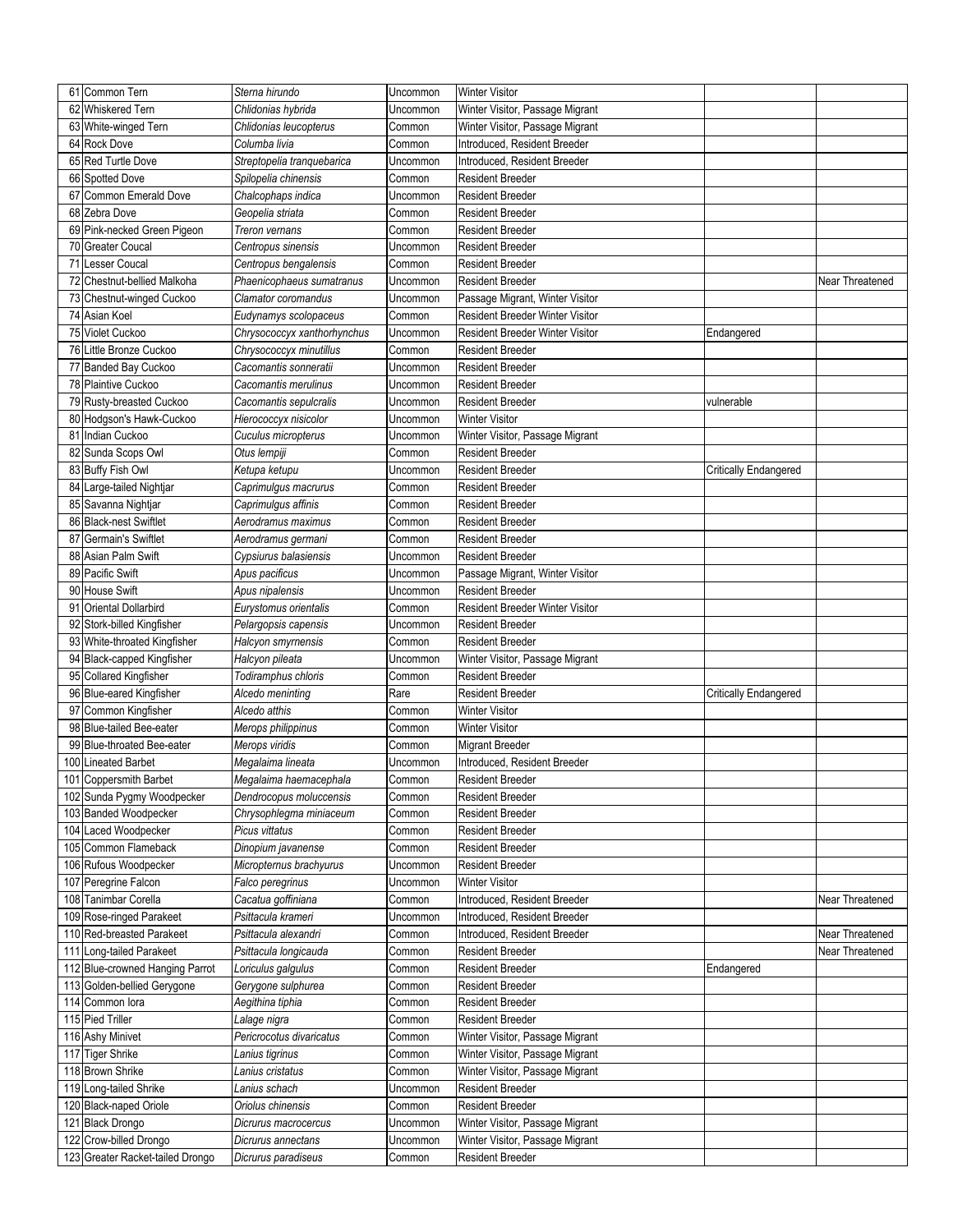| 124 Malaysian Pied Fantail       | Rhipidura javanica        | Common   | <b>Resident Breeder</b>                                                                                       |                              |            |
|----------------------------------|---------------------------|----------|---------------------------------------------------------------------------------------------------------------|------------------------------|------------|
| 125 Asian Paradise Flycatcher    | Terpsiphone paradisi      | Common   | Passage Migrant, Winter Visitor                                                                               |                              |            |
| 126 House Crow                   | Corvus splendens          | Common   | Introduced, Resident Breeder                                                                                  |                              |            |
| 127 Large-billed Crow            | Corvus macrorhynchos      | Uncommon | <b>Resident Breeder</b>                                                                                       |                              |            |
| 128 Straw-headed Bulbul          | Pycnonotus zeylanicus     | Uncommon | <b>Resident Breeder</b>                                                                                       | Endangered                   | Vulnerable |
| 129 Red-whiskered Bulbul         | Pycnonotus jocosus        | Uncommon | Introduced. Resident Breeder                                                                                  |                              |            |
| 130 Yellow-vented Bulbul         | Pycnonotus goiavier       | Common   | <b>Resident Breeder</b>                                                                                       |                              |            |
| 131 Olive-winged Bulbul          | Pycnonotus plumosus       | Common   | <b>Resident Breeder</b>                                                                                       |                              |            |
| 132 Sand Martin                  | Riparia riparia           | Uncommon | Winter Visitor, Passage Migrant                                                                               |                              |            |
| 133 Barn Swallow                 | Hirundo rustica           | Common   | Winter Visitor, Passage Migrant                                                                               |                              |            |
| 134 Pacific Swallow              | Hirundo tahitica          | Common   | <b>Resident Breeder</b>                                                                                       |                              |            |
| 135 Red-rumped Swallow           | Cecropis daurica          | Uncommon | Passage Migrant, Winter Visitor                                                                               |                              |            |
| 136 Arctic Warbler               | Phylloscopus borealis     | Common   | Winter Visitor, Passage Migrant                                                                               |                              |            |
| 137 Eastern Crowned Warbler      | Phylloscopus coronatus    | Uncommon | <b>Winter Visitor</b>                                                                                         |                              |            |
| 138 Oriental Reed Warbler        | Acrocephalus orientalis   | Common   | <b>Winter Visitor</b>                                                                                         |                              |            |
| 139 Black-browed Reed Warbler    | Acrocephalus bistrigiceps | Uncommon | <b>Winter Visitor</b>                                                                                         |                              |            |
| 140 Lanceolated Warbler          | Locustella lanceolata     | Uncommon | Winter Visitor, Passage Migrant                                                                               |                              |            |
| 141 Pallas's Grasshopper Warbler | Locustella certhiola      | Uncommon | Winter Visitor, Passage Migrant                                                                               |                              |            |
| 142 Zitting Cisticola            | Cisticola juncidis        | Common   | Resident Breeder                                                                                              |                              |            |
| 143 Yellow-bellied Prinia        | Prinia flaviventris       | Common   | <b>Resident Breeder</b>                                                                                       |                              |            |
| 144 Common Tailorbird            | Orthotomus sutorius       | Common   | <b>Resident Breeder</b>                                                                                       |                              |            |
| 145 Dark-necked Tailorbird       | Orthotomus atrogularis    | Common   | <b>Resident Breeder</b>                                                                                       |                              |            |
| 146 Rufous-tailed Tailorbird     | Orthotomus sericeus       | Uncommon | <b>Resident Breeder</b>                                                                                       |                              |            |
| 147 Ashy Tailorbird              | Orthotomus ruficeps       | Common   | <b>Resident Breeder</b>                                                                                       |                              |            |
| 148 Pin-striped Tit-Babbler      | Macronous qularis         | Common   | Resident Breeder                                                                                              |                              |            |
| 149 Abbott's Babbler             | Malacocincla abbotti      | Uncommon | <b>Resident Breeder</b>                                                                                       |                              |            |
| 150 White-chested Babbler        | Trichastoma rostratum     | Rare     | <b>Resident Breeder</b>                                                                                       | <b>Critically Endangered</b> |            |
| 151 White-crested Laughingthrush | Garrulax leucolophus      | Common   | Introduced, Resident Breeder                                                                                  |                              |            |
| 152 Oriental White-eye           | Zosterops palpebrosus     | Common   | Introduced? Resident Breeder                                                                                  |                              |            |
| 153 Asian Glossy Starling        | Aplonis panayensis        | Common   | <b>Resident Breeder</b>                                                                                       |                              |            |
| 154 Common Hill Myna             | Gracula religiosa         | Uncommon | <b>Resident Breeder</b>                                                                                       |                              |            |
| 155 Javan Myna                   | Acridotheres javanicus    | Common   | Introduced, Resident Breeder                                                                                  |                              |            |
| 156 Common Myna                  | Acridotheres tristis      | Common   | <b>Resident Breeder</b>                                                                                       |                              |            |
| 157 Daurian Starling             | Agropsar sturninus        | Common   | Winter Visitor, Passage Migrant                                                                               |                              |            |
| 158 Oriental Magpie-Robin        | Copsychus saularis        | Uncommon | <b>Resident Breeder</b>                                                                                       | Endangered                   |            |
| 159 White-rumped Shama           | Copsychus malabaricus     | Uncommon | <b>Resident Breeder</b>                                                                                       | Critically Endangered        |            |
| 160 Asian Brown Flycatcher       | Muscicapa latirostris     | Common   | Winter Visitor, Passage Migrant                                                                               |                              |            |
| 161 Yellow-rumped Flycatcher     | Ficedula zanthopygia      | Uncommon | Passage Migrant                                                                                               |                              |            |
| 162 Stejneger's Stonechat        | Saxicola steinegeri       | Rare     | Winter Visitor, Passage Migrant                                                                               |                              |            |
| 163 Scarlet-backed Flowerpecker  | Dicaeum cruentatum        | Common   | <b>Resident Breeder</b>                                                                                       |                              |            |
| 164 Brown-throated Sunbird       | Anthreptes malacensis     | Common   | <b>Resident Breeder</b>                                                                                       |                              |            |
| 165 Copper-throated Sunbird      | Leptocoma calcostetha     | Uncommon | <b>Resident Breeder</b>                                                                                       |                              |            |
| 166 Olive-backed Sunbird         | Cinnyris jugularis        | Common   | <b>Resident Breeder</b>                                                                                       |                              |            |
| 167 Crimson Sunbird              | Aethopyga siparaja        | Common   | Resident Breeder                                                                                              |                              |            |
| 168 Eurasian Tree Sparrow        | Passer montanus           | Common   | Resident Breeder (Introduced)?                                                                                |                              |            |
| 169 Baya Weaver                  | Ploceus philippinus       | Uncommon | <b>Resident Breeder</b>                                                                                       |                              |            |
| 170 Red Avadavat                 | Amandava amandava         | Uncommon | Introduced, Resident Breeder                                                                                  |                              |            |
| 171 Javan Munia                  | Lonchura leucogastroides  | Uncommon | Introduced, Resident Breeder                                                                                  |                              |            |
| 172 Scaly-breasted Munia         | Lonchura punctulata       | Common   | Resident Breeder                                                                                              |                              |            |
| 173 Chestnut Munia               | Lonchura atricapilla      | Uncommon | <b>Resident Breeder</b>                                                                                       |                              |            |
| 174 White-headed Munia           | Lonchura maja             | Uncommon | <b>Resident Breeder</b>                                                                                       |                              |            |
| 175 Forest Wagtail               | Dendronanthus indicus     | Uncommon | Winter Visitor, Passage Migrant                                                                               |                              |            |
| 176 Eastern Yellow Wagtail       | Motacilla tschutschensis  | Common   | <b>Winter Visitor</b>                                                                                         |                              |            |
| 177 Grey Wagtail                 | Motacilla cinerea         | Uncommon | Winter Visitor, Passage Migrant                                                                               |                              |            |
| 178 Paddyfield Pipit             | Anthus rufulus            | Common   | <b>Resident Breeder</b>                                                                                       |                              |            |
| Other bird species recorded      |                           |          |                                                                                                               |                              |            |
| Common Waxbill                   | Estrilda astrild          | Escapee  |                                                                                                               |                              |            |
| <b>Great Cormorant</b>           | Phalacrocorax carbo       | Escapee  |                                                                                                               |                              |            |
| Himalayan Swiftlet               | Aerodramus brevirostris   |          | Winter Visitor, Passage Migrant, not listed in NSS 2015 List due to identification difficulties in the field. |                              |            |
| <b>Milky Stork</b>               | Mycteria cinerea          |          | Escapee, possibly hybrid with the Painted Stork                                                               |                              |            |
| Monk Parrot                      | Myiopsitta monachus       | Escapee  |                                                                                                               |                              |            |
| Painted Stork                    | Mycteria leucocephala     |          | Escapee, possibly hybrid with the Milky Stork                                                                 |                              |            |
|                                  |                           |          |                                                                                                               |                              |            |